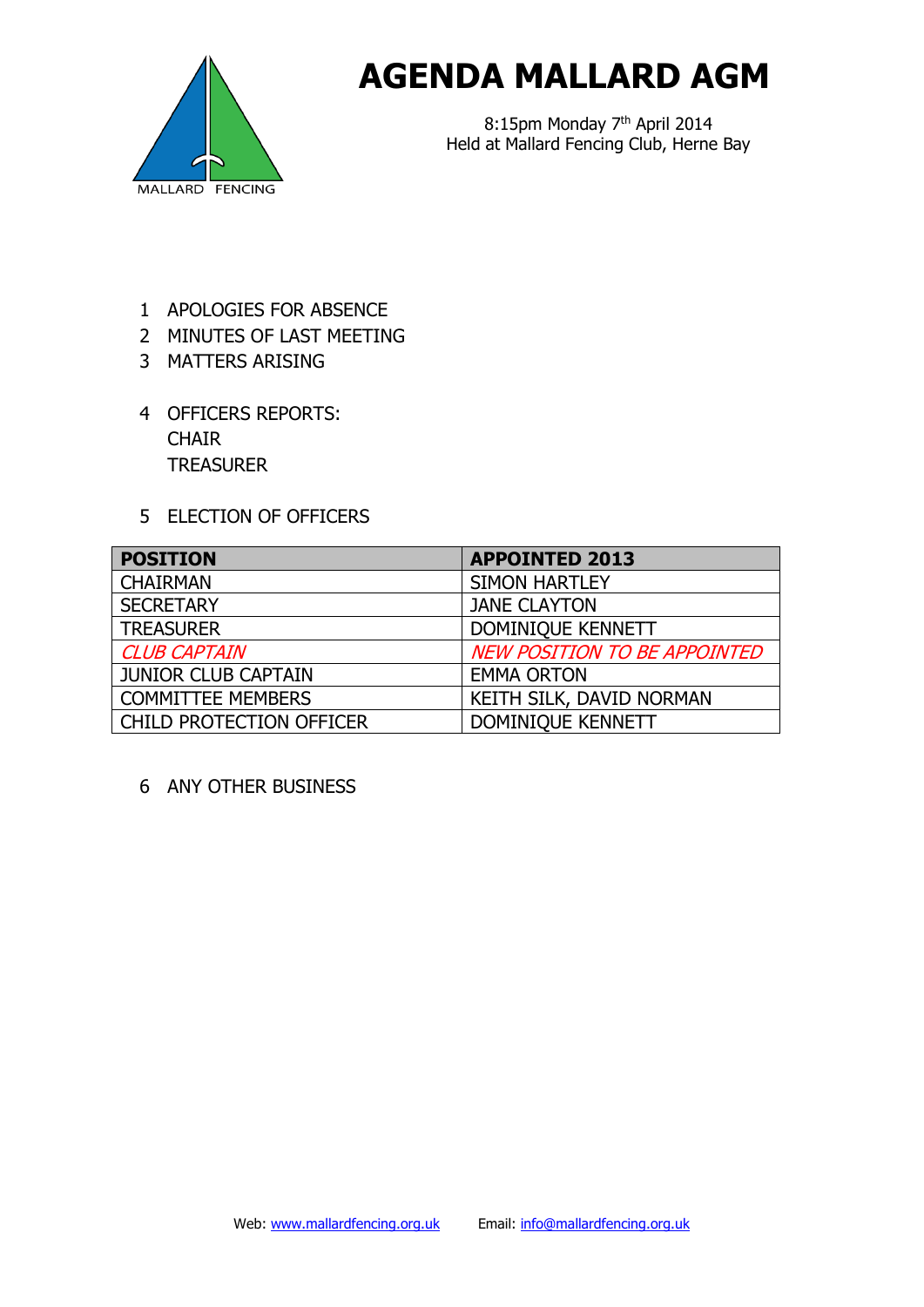

## MINUTES OF MALLARD AGM APRIL 2014

MEMBERS PRESENT: DOMINIQUE KENNETT, KEITH SILK, GEORGIA SILK, JED SILK, STUART HARRIS, ADAM BARTLEY, SAMANTHA SEAGER, MIKE PETHICK, JANE CLAYTON.

THERE WERE NO APOLOGIES FOR ABSENCE.

THE MINUTES FROM THE 2013 AGM WERE ACCEPTED AND THE ONLY ITEM STILL OUTSTANDING IS THE REMINDER SYSTEM FOR THE ROLLING MEMBERSHIP WHICH KEITH SILK IS LOOKING INTO.

THE CHAIRMANS REPORT IS ON THE WEBSITE FOR ALL TO READ.

THE TREASURER REPORTED THAT THE CLUBS FINANCES WERE IN A HEALTHY STATE AND WITH THE INCREASED MEMBERSHIP THE CLUB WAS MAKING A HEALTHY PROFIT MOST WEEKS. THE MAIN OUTGOINGS BEING THE HALL HIRE AND REPAIR AND REPLACEMENT OF EQUIPMENT.

THE ELECTION OF OFFICERS:

CHAIRMAN – KEITH SILK, PROPOSED BY JANE CLAYTON AND SECONDED BY DOMINIQUE KENNETT.

SECRETARY – JANE CLAYTON, PROPOSED BY KEITH SILK, AND SECONDED BY ADAM BARTLEY.

TREASURER – DOMINIQUE KENNETT, PROPOSED BY ADAM BARTLEY AND SECONDED BY SAMANTHA SEAGER.

CLUB CAPTAIN – STUART HARRIS, PROPOSED BY ADAM BARTLEY AND SECONDED BY KEITH SILK

JUNIOR CLUB CAPTAIN – EMMA ORTON, PROPOSED BY JANE CLAYTON AND SECONDED BY ADAM BARTLEY.

CHILD PROTECTION OFFICER – DOMINIQUE KENNETT, PROPOSED BY SAMANTHA SEAGER AND SECONDED BY JANE CLAYTON.

COMMITTEE MEMBERS – SAMANTHA SEAGER, PROPOSED BY JANE CLAYTON AND SECONDED BY DOMINIQUE KENNETT.

ALAN MACDONALD, PROPOSED BY KEITH SILK AND SECONDED BY DOMINIQUE KENNETT.

MIKE PETHICK, PROPOSED BY ADAM BARTLEY AND SECONDED BY KEITH SILK.

ANY OTHER BUSINESS:

JANE TO WRITE TO SIMON HARTLEY TO THANK HIM FOR HIS HELP AS CLUB CHAIRMAN FOR MANY YEARS.

JANE TO WRITE A "JOB DESCRIPTION" FORTHE NEW CLUB COMMITTEE POST OF CLUB CAPTAIN.

THE MEETING CLOSED AT 9PM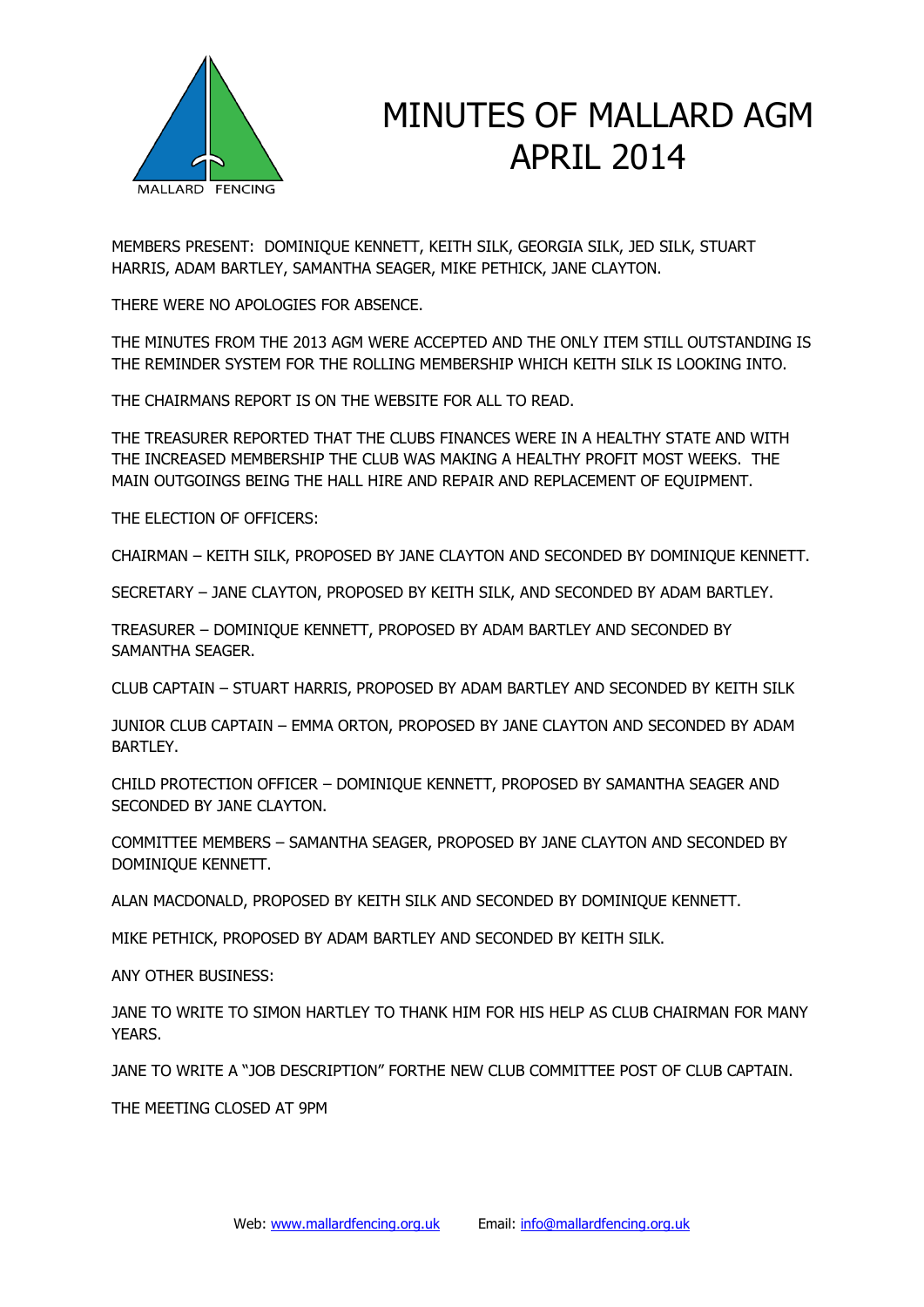

## CHAIRMANS REPORT FOR AGM APRIL 2014

Firstly thanks must be given to Mr Simon Hartley who has been the Chairman of Mallard fencing club for many years and has now retired from the post. The club has decided to make Simon a lifetime honorary club member as thanks for all he has done for the club over the years. A new club Chairman will be elected at this meeting.

Mallard has being doing very well over the last year, seeing increases in both the junior and senior sections. There have been some very good results from both sections and these results are listed separately.

Only 1 club competition was held this year, the junior event, as at the time, the number of adults was too low to make senior events viable, this hopefully will now change. However for the first time ever the club entered 2 teams into the Kent senior team foil championships and 1 team into the Kent senior epee team championships.

Over the last year, Mallard has been responsible for organising the Kent epee & sabre championships, and also the first ever Mallard junior challenge, for fencers from Mallard, Tenterden and Maidstone clubs.

Junior club members also became the authors and illustrators for a new book – The Flashing Blade – when Charlotte Firmin came to the club and spent a very enjoyable evening with them. The book was launched at a special evening at the Kings Hall when copies of the book could be purchased.

Mallard hosted an evening with a group of scouts from Sturry last year, when 17 of them came to the club to try fencing. They are coming back in June this year for another session. Club members have also helped to promote the club at events in the Herne Bay memorial park and Whitstable castle over the summer.

Jane Clayton has qualified to fence in the Veterans European team championships and the Veterans World championships by finishing  $2<sup>nd</sup>$  in the British Veterans championships in both foil and epee.

2 club members were selected to fence in the Kent team for the Excalibur inter county tournament last May – Stuart Harris (Sabre) and Jane Clayton (foil) and both have again been selected for this year's event.

2 junior members have also qualified to fence in the British youth foil championships due to finishing  $1<sup>st</sup>$  and  $3<sup>rd</sup>$  in their respective South East qualifying events. Georgia Silk and Lucy Hoult.